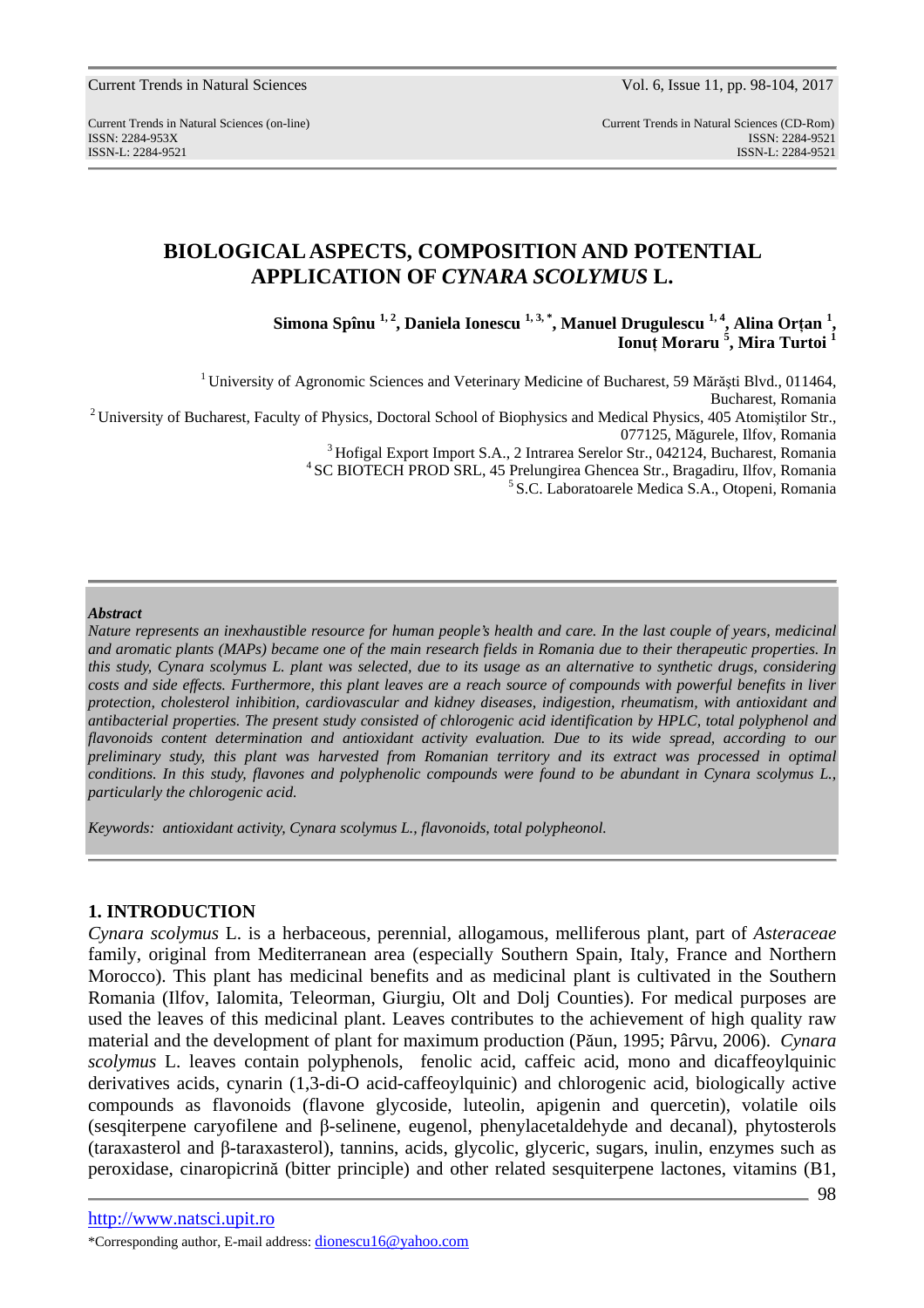| <b>Current Trends in Natural Sciences</b> |  |  |  |
|-------------------------------------------|--|--|--|
|-------------------------------------------|--|--|--|

Vol. 6, Issue 11, pp. 98-104, 2017

B2, B3, B5, B6, B9, C, E, K) and minerals (Brand, 1990; Hammounda et al., 1993; Chevallier, 2001; Zhu et al., 2004; Fratianni et al., 2007; Lattanzio et al., 2009; Shen et al., 2010; Lutz et al., 2011; Pandino et al., 2011; EMA/HMPC/150209/2009, 2012; Gouveia et al., 2012; Mutalib et al., 2012; ). Inflorescence receptacle contains crude protein, lipids, un-nitrate extractive substances.

Bioactive compounds in leaves of *Cynara scolymus* L., has many beneficial effects on health, having therapeutic applications in human and veterinary medicine. The pharmacological properties of this plant are improving digestive functions (Walker et al., 2001; Bundy et al., 2004), improving hepatic (Omata et al., 2007; Mehmetçik et al., 2008; Miccadei et al., 2008) and bile functions (Kirchhoff et al., 1994), balancing cholesterol and glucose levels (Englisch et al., 2000; Qiang et al., 2012), impressive antioxidant activity of leaves, flowers and seeds and antibacterial activity on *Staphylococcus aureus* and *Escherichia coli* (Zhu et al., 2004; Falleh et al., 2008). Futhermore, *Cynara scolymus* L. regenerates liver cells, increases appetite, strengthens the liver's antitoxic function, lowers blood cholesterol levels, increases urinary flow, it works favorably in hepatic steatosis and treating various forms of jaundice (Pârvu, 2006).

This medicinal plant is also recommended in coronary hepatitis, cirrhosis, congestive and hepatic failure, corneal nephritis, enteritis, angina pectoris, atherosclerosis, hemorrhoids, asthenia, overuse, gout, rheumatism, intoxication (Chevallier, 2001; Pârvu, 2006).

The present study consisted of identification of the importans biologically active compounds from *Cynara scolymus* L. using nowadays methods.

# **2. MATERIALS AND METHODS**

## **Plant extracts**

*Cynara scolymus* L. plant material used was cultivated in Romania and the leaves necessary for analysis were harvested at maturity when a dark-green coloration appears. Plant extracts used in the analysis methods were obtained by different procedures. All the reagents and standards were analytic grade, purchased from Merck KGaA (Germany) and were used without any purification. The bidistilled water used in the experiments was obtained in the laboratory.

Plant extract (test solution) used for identification of the chlorogenic acid from *Cynarae folium* by HPLC was obtained by taking 1g of dried crushed leaves mixed with 50mL methanol and heated to reflux in a water bath at 70°C for 1 hour; the solution was centrifuged and the supernatant was transferred into a 200 mL Erlenmeyer flask. In the end, the procedure was repeated and the extract was diluted to 200 mL with bidistilled water.

Plant extract (test solution) used for identification of the total polyphenols content expressed as chlorogenic acid equivalents was obtained by taking 10g of dried crushed leaves mixed with 100 mL ethanol solution 50%  $(v/v)$  and heated to boiling in a water bath to reflux for 30 minutes. The hot solution was filtered through cotton in a flask and, after cooling, made up to 100 mL by washing the residue with the same solvent. A 5 mL solution was diluted to 50 mL in a volumetric flask with ethanol 50% (v/v).

Plant extract (test solution) used for identification of the flavones expressed in rutin was obtained by taking 5 g of dried crushed leaves mixed with 100 mL ethanol 50% (v/v) and heated to boiling in a water bath to reflux for 30 minutes. The hot solution was filtered through cotton in a flask and, after cooling, made up to 100 mL by washing the residue with the solvent.

Plant extract used for antioxidant activity was obtained by taking 2 g of dried crushed leaves mixed with 40 mL bidistilled water at 87°C for 2 hours for the water extract. For the hydroalcoholic extract was mixed 2 g of dried crushed leaves with 20 mL of water and 20 mL of ethanol at 85°C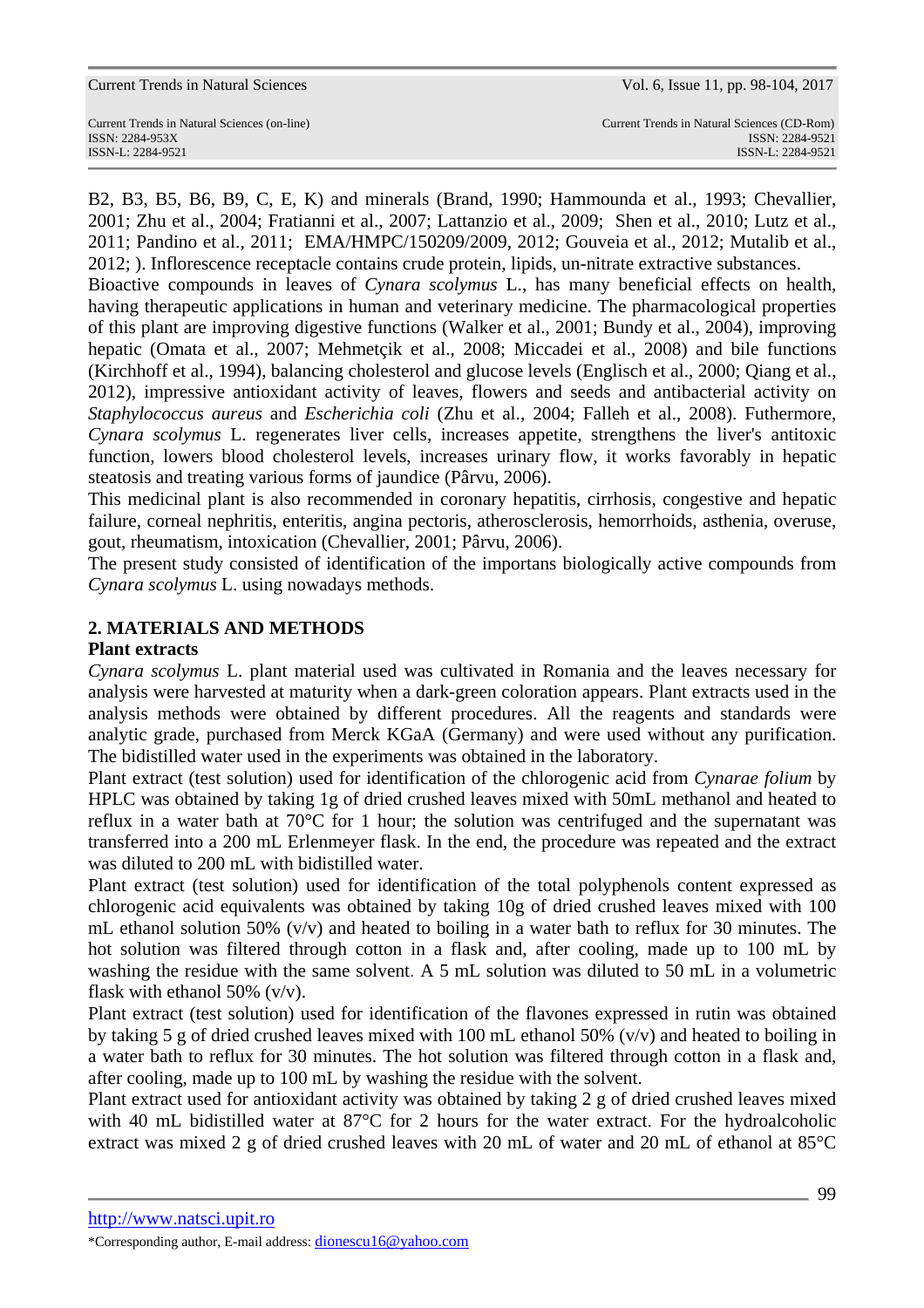| Current Trends in Natural Sciences                                                   | Vol. 6, Issue 11, pp. 98-104, 2017                                                  |
|--------------------------------------------------------------------------------------|-------------------------------------------------------------------------------------|
| Current Trends in Natural Sciences (on-line)<br>ISSN: 2284-953X<br>ISSN-L: 2284-9521 | Current Trends in Natural Sciences (CD-Rom)<br>ISSN: 2284-9521<br>ISSN-L: 2284-9521 |
|                                                                                      |                                                                                     |

for 2 hours. For alcoholic extract was mixed 2 g of dried crushed leaves with 40 mL of ethanol at 70°C for 2 hours.

## **Identification of the chlorogenic acid in** *Cynarae folium* **by HPLC analysis**

The method used for identify the chlorogenic acid in *Cynarae folium* by HPLC analysis performed by a system equipped with a column with 0.25 m length and 4.6 mm diameter (European Pharmacopoeia 8.0, 2014). The stationary phase was octadecylsilyl silica gel for chromatography (5 um), at  $40^{\circ}$ C temperature, mobile phase A was phosphoric acid and water (0.5:99.5) (v/v), mobile phase B was acetonitrile. The reference solution was obtained by dissolving 5 mg of chlorogenic acid in 50 mL methanol and transferring 5 mL of solution resulted into an Erlenmeyer flask, before adding 5 mL of methanol and diluting to 20 mL with water. The flow rate was 0.9 mL/minute; injection 20 uL and spectrophotometric detection set at 330 nm.

Chlorogenic acid content was calculated using the formula:

Chlorogenic acid content (\%) = 
$$
\frac{A_1 \cdot m_2 \cdot p}{A_2 \cdot m_1} \cdot \frac{100}{100 - U}
$$
 (1)

*where:* 

 $A<sub>1</sub>$  is peak area determined by chlorogenic acid in the chromatogram obtained with the test solution; *A2* is peak area determined by chlorogenic acid in the chromatogram obtained with the reference solution;

 $m_l$  is the sample mass to be analyzed (g);

 $m<sub>2</sub>$  is chlorogenic acid mass of the reference solution (g);

*p* is purity of the chlorogenic acid standard used;

*U* is the loss on drying.

## **Determination of the total polyphenols content expressed in chlorogenic acid equivalents from**  *Cynarae folium*

This determination was performed by spectrophotometric method (Ionescu et al., 2014), using UV-VIS spectrophotometer and measuring the absorbance at 660 nm. The reagents used were ethanol solution 50% (v/v), sodium tungstate, sodium carbonate solution 200 g/L, caffeic acid, water and phosphoric acid. Sodium phosphotungstate solution consists of 10g sodium tungstate mixed with 10 mL phosphoric acid and 75 mL water. The mixture was boiled to reflux, for 2 hours, cooled and diluted at 100 mL with water. Compensating solution consists of 1.25 mL of sodium phosphotungstate solution diluted 25 mL with water.

The recipe for identification of total polyphenols contents consists in mixing 5 mL of test solution with 5 mL of sodium phosphotungstate solution, the solution resulted was shaked, filtered and was removed the first portions of the filtrate. In a volumetric flask was mixed 2.5 mL of this filtered solution with 22.5 mL sodium carbonate (200 g/L solution).

The total polyphenols contents was calculated using standard curve, determined in parallel and in the same conditions as the test solution, taking standard solutions of caffeic acid and the compensating solution. The percentage content of total polyphenols expressed as chlorogenic acid is calculated according to the formula:

Total polyphenols contents 
$$
(\% ) = \frac{C \cdot V \cdot 2.016}{m_p \cdot 100} \cdot \frac{100}{100 - U}
$$
 (2)

100

http://www.natsci.upit.ro

\*Corresponding author, E-mail address: dionescu16@yahoo.com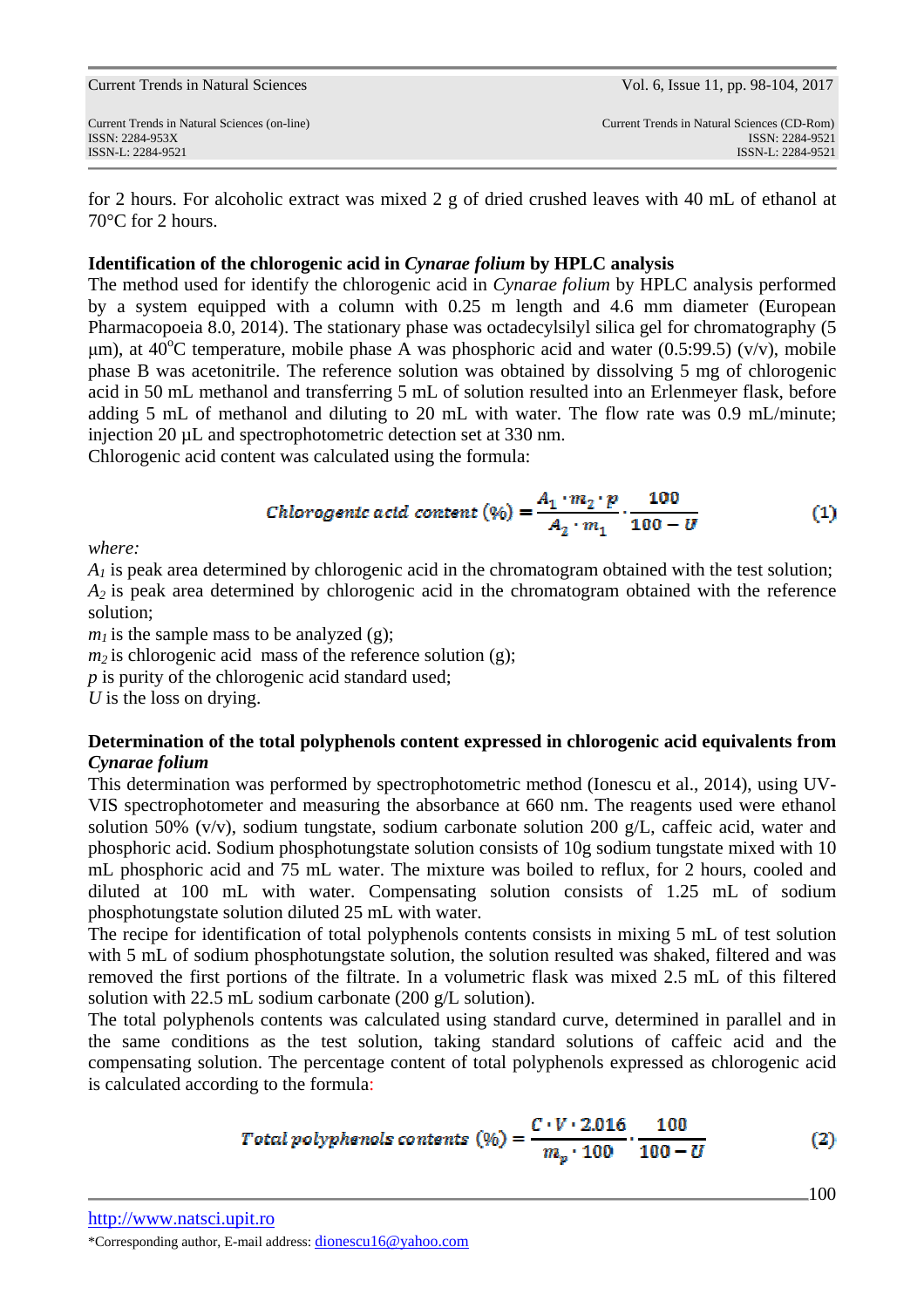#### Current Trends in Natural Sciences Vol. 6, Issue 11, pp. 98-104, 2017

ISSN-L: 2284-9521 ISSN-L: 2284-9521

*where:*

*C* is the concentration read on the calibration curve  $(\mu g/mL)$ ; *V* is the volume of the quenched flask (mL);  $m_p$  is the mass of sample to be analysed (g); *2.016* is the factor of transformation of caffeic acid into chlorogenic acid; *U* is the loss on drying.

### **Determination of the total flavones expressed in rutin equivalents from** *Cynarae folium*

The method used for identification of the flavones expressed as rutin equivalents from *Cynarae folium* is the spectrophotometric method based on AlCl<sub>3</sub> complexation using UV-VIS spectrophotometer (Constantinescu et al., 1979; Ionescu et al., 2014). The principle of the method consists in the formation of flavones having free OH groups at the ortho, para or peri positions, extracted into hydrophilic solvents, to treatment with aluminum (III) chloride, complexes (chelates) with intense yellow coloration, colorimetry.

The solution A was obtained by taking 5g dried material of *Cynarae folium* mixed with 100 mL methanol solution 50%  $(v/v)$  and was boiled on water bath to reflux for 30 minutes. The obtained solution was filtered through cotton into a 100 mL volumetric flask and after cooling, is made up to the mark by washing the residue with the same solvent. The compensating solution consist of 5 mL test solution diluted to 25 mL methanol.

The absorbance of the test solution is measured against the compensating solution after 20 minutes at a spectrophotometer at 430 nm in the 1 cm cuvette. If the extinction of the solution was greater than 0.3, then it was made the appropriate dilution.

The quantity of flavones was calculated by reference to the standard curve of the routine, as follows: was pipetted 1 mL, 2 mL and 3 mL of 0.01% rutin solution in methanol into three 25 mL volumetric flasks. Was added in each flask, 5 mL of sodium acetate solution (100 g/L) and 3 mL of aluminum chloride solution (25 g/L), shaking after each addition of the reagent; the solutions were completed with methanol and shaked vigorously. The solutions obtained were read from the spectrophotometer at 430 nm, in a 1 cm cuvette, relative to methanol.

The flavone content, expressed as rutin equivalents, was calculated using the formula:

Flavones content (%) = 
$$
\frac{C \cdot V_1}{m_p \cdot V_2} \cdot 10^{-4} \cdot F \cdot \frac{100}{100 - U}
$$
 (3)

*where:*

*C* is the concentration read on the calibration curve  $(\mu g/mL)$ ;

 $m_p$  is the mass of sample to be analysed (g);

 $V_I$  is the volume of the used flask (mL);

 $V_2$  is the volume of solution A used (mL);

*F* is the dilution factor;

*U* is the loss on drying.

### **Antioxidant activity determination**

The antioxidant activity was performed using DPPH obtained by mixing 0.5 mL of the plant extract with 1mL of DPPH solution. After an incubation of 30 minutes, solutions were tested by reading the absorbance at 517 nm on the UV-VIS spectrophotometer.

The antioxidant activity was calculated using the formula:

http://www.natsci.upit.ro

<sup>\*</sup>Corresponding author, E-mail address: dionescu16@yahoo.com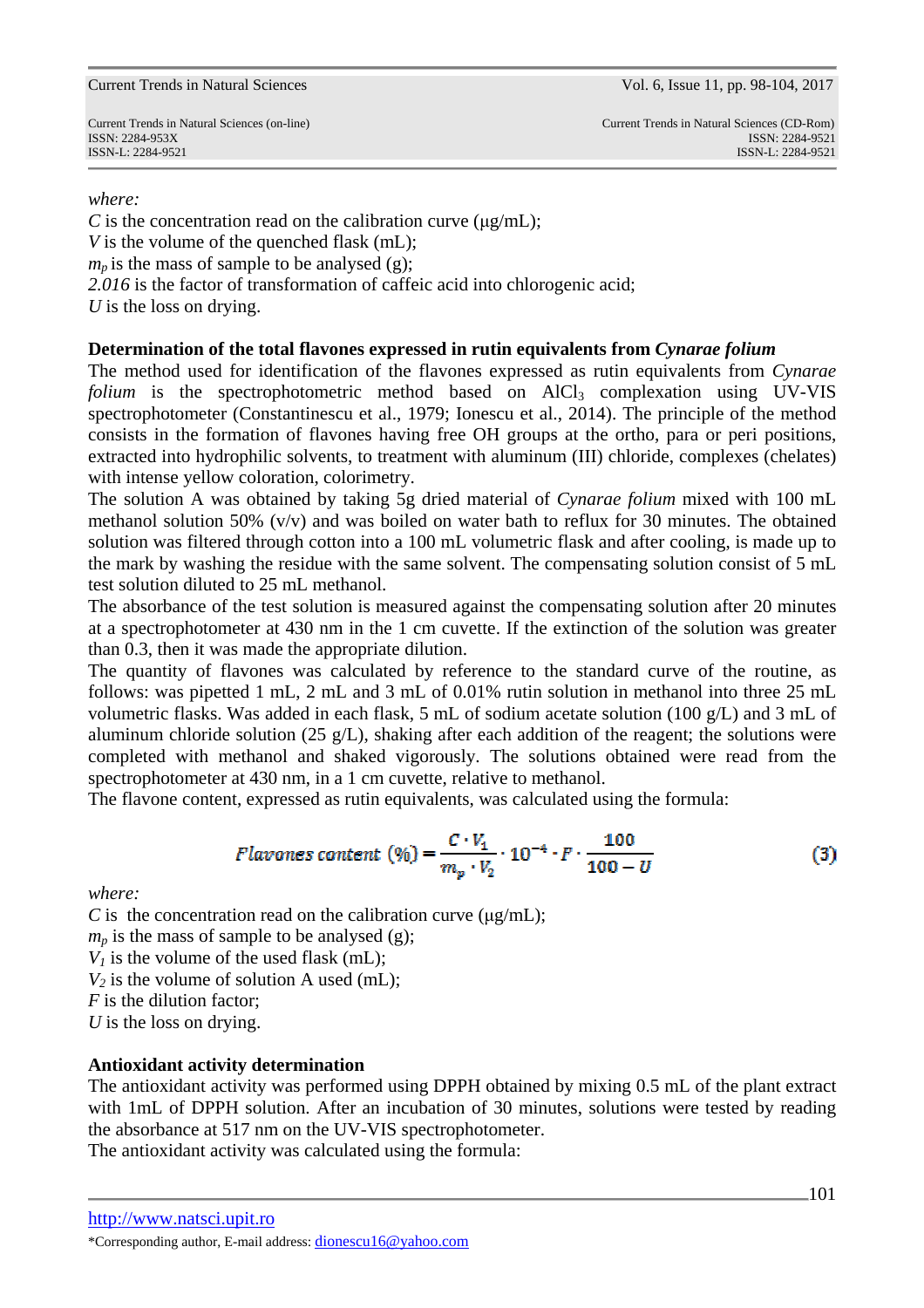#### Current Trends in Natural Sciences Vol. 6, Issue 11, pp. 98-104, 2017

ISSN-L: 2284-9521 ISSN-L: 2284-9521

$$
AA(\%) = \frac{A_{control} - A_{planet\,ext{ract}}}{A_{control}} \cdot 100
$$
\n(4)

*where:*

Acontrol is the absorbance of the DPPH solution without sample; A<sub>plant extract</sub> is the absorbance of the extract mixed with DPPH solution (Fierascu et al., 2014).

## **3. RESULTS AND DISCUSSIONS**

Using the methods describes in the previous section, it was obtained the chromatogram shown in Figure 1 and it was determined a chlorogenic acid content based on the dry substance of 2.68%.



*Figure 1. HPLC Chromatogram for Cynarae folium* 

Applying the method described earlier about identification of total polyphenols contents expressed in chlorogenic acid, it was obtained the percentage of 4.40% and in caffeic acid of 2.18%. The flavones content expressed in rutin were identified using the standard curve of the routine

(Figure 2) and it was calculated as being 2% using the formula (3).



The results obtained after antioxidant activity test by DPPH calculated with formula (4) were 48.98% for aqueous extract, 52.64% for hydroalcoholic extract and 59.64% for alcoholic extract shown in Figure 3.

http://www.natsci.upit.ro \*Corresponding author, E-mail address: dionescu16@yahoo.com

## Curve of flavones expressed in rutine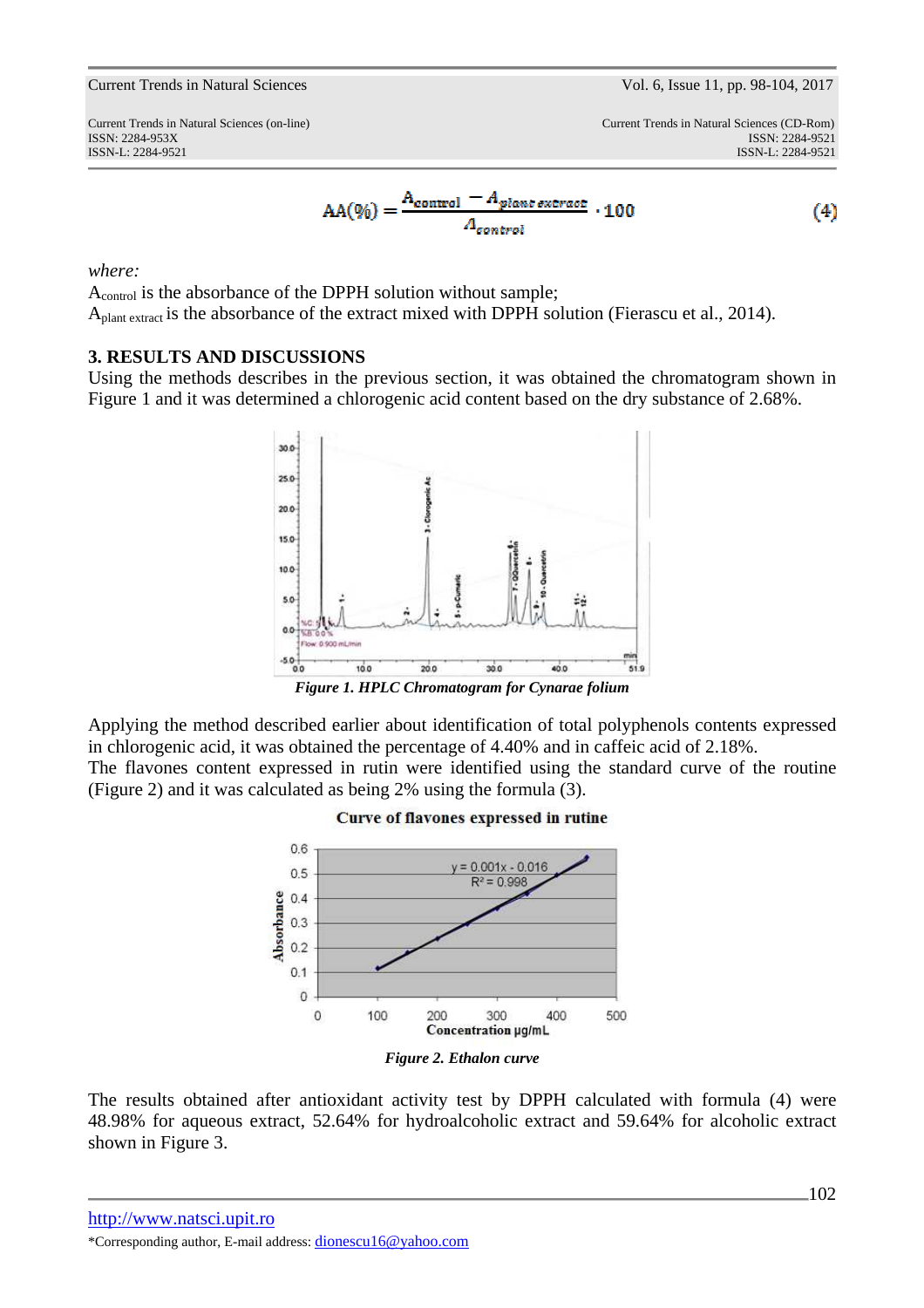#### Current Trends in Natural Sciences Vol. 6, Issue 11, pp. 98-104, 2017



### **4. CONCLUSIONS**

The most important biologically active components including chlorogenic acid, polyphenols and flavones of *Cynara scolymus* L. were determined in significative concentration.

The study of *Cynara scolymus* L. extracts supports its use as an alternative to traditional medicine for liver and gallbladder diseases.

The alcoholic extract showed a relatively high antioxidant activity, supporting its use in various tinctures and supplements.

#### **5. ACKNOWLEDGEMENTS**

The authors gratefully acknowledge the support obtained through the project SusMAPWaste, SMIS 104323, Contract No. 89/09.09.2016, from the Operational Program Competitiveness 2014-2020, project co-financed from the European Regional Development Fund.

#### **6. REFERENCES**

Brand, N., (1990). Cynara scolymus L. - the artichoke [translated from German]. *Z Phytother*, *11***,** 169–175.

- Bundy, R., Walker, A.F., Middleton, R.W., Marakis, G., Booth, J.C., (2004). Artichoke leaf extract reduces symptoms of irritable bowel syndrome and improves quality of life in otherwise healthy volunteers suffering from concomitant dyspepsia: a subset analysis. *Journal of Alternative and Complementary Medicine, 10***,** 667–669.
- Chevallier, A., (2001). *Encyclopedia of Medicinal Plants,* 2nd edition (pp. 65–198). Dorling Kindersley Ltd, London. Constantinescu, D.G., Haţieganu, E.M., (1979). *Plantele medicinale*, Ed. Medicală, Bucureşti.
- Englisch, W., Beckers, C., Unkauf, M., Ruepp, M., Zinserling, V., (2000). Efficacy of artichoke dry extract in patients with hyperlipoproteinemia. *Arzneimittel-Forschung, 50***,** 260–265.
- Falleh, H., Ksouri, R., Chaieb, K., Karray-Bouraoui, N., Trabelsi, N., Boulaaba, M., Abdelly, C., (2008). Phenolic composition of Cynara cardunculus L. organs, and their biological activities. *Comptes Rendus Biologies, 331***,** 372–379.
- Fierascu, I., Bunghez, I.R., Fierascu, R.C., Ion, R.M., Dinu-Pirvu, C.E., Nuta, D., (2014). Characterization and antioxidant activity of phytosynthesised silver nanoparticles using Calendula officinalis extract. *Farmacia, 62***,** 129–136.
- Fratianni, F., Tucci, M., De Palma, M., Pepe, R., Nazzaro, F., (2007). Polyphenolic composition in different parts of some cultivars of globe artichoke (Cynara cardunculus L. var. scolymus). *Food Chemistry, 104***,** 1282–1286.
- Gouveia, S.C., Castilho, P.C., (2012). Phenolic composition and antioxidant capacity of cultivated artichoke, Madeira cardoon and artichoke‐based dietary supplements. *Food Research International, 48***,** 712–724.
- Hammounda, F.M., Seif El-Nasr, M.M., Ismail, S.I., Shahat, A.A., (1993). Quantitative determination of the active constituents in Egyptian cultivated Cynara scolymus. *International Journal of Pharmacology, 31***,** 299–304.
- Ionescu, D., Popescu, M., Rizea, G.D., Mihele, D., Bulearcă, G., Ivopol, M., Mihalcea, F., (2014). Polyphenols and minerals, antioxidants in the plants used in the natural treatment of hepatobilliary disorders. *Revista de Chimie, 65***,** 507–510.

http://www.natsci.upit.ro

\*Corresponding author, E-mail address: dionescu16@yahoo.com